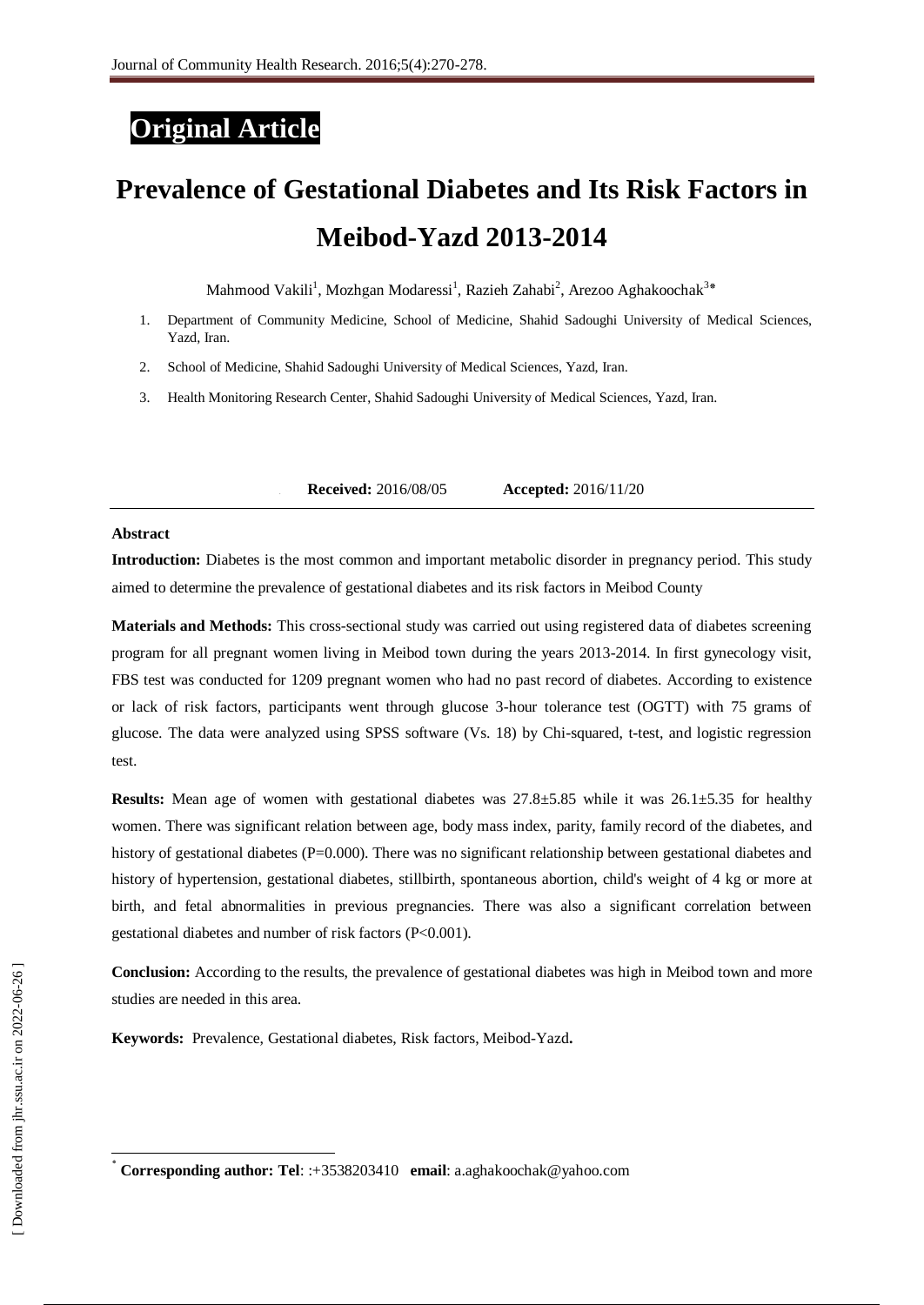# **Introduction**

Gestational diabetes mellitus (GDM) is defined as any degree of glucose intolerance with onset or first recognition during pregnancy<sup>[1]</sup>. It represents the most common metabolic complication of pregnancy. GDM is associated with maternal and fetal morbidities <sup>[2]</sup>. Therefore, early diagnosis of GDM is essential to reduce maternal and fetal morbidity and to allow subsequent attempts to prevent from or delay the onset of type 2 diabetes  $^{[3]}$ . The prevalence may range from 1% to 18% in all pregnancies, depending on the population studied and the diagnostic tests employed [4-5].

The prevalence of gestational diabetes in Iran was estimated at 5.88 % in a review study  $[6]$ . Various studies have shown that women with record of gestational diabetes are prone to glucose intolerance and diabetes type 2. Further, nearly 40 % of women with diagnosed gestational diabetes will be affected with apparent diabetes within 30 years  $^{[7]}$ . In societies with higher rates of this type of diabetes, disease type 2 is more widespread. In fact, diabetes type 2 and gestational diabetes are interrelated [8]. Gestational diabetes increases the chance of diabetes for mothers after giving birth and causes some disorders in both children and mothers during pregnancy which include preterm labor, infections outcomes, polyhydroamniose, and increase of blood pressure. The problems for babies include intrauterine death, inherent disorders, problems related to growth (macrosomia, intra uterine growth retardation), metabolic

disorders (hypoglycemia, hypocalcaemia), respiratory distress syndrome, prenatal mortality, and unjustified death in newborns <sup>[9]</sup>. Universal screening has been recommended since1980 while the Fourth Workshop on Gestational Diabetes<sup>[1]</sup> and more recently, the American Diabetes Association suggested selective screening for GDM only in women at high risk of glucose intolerance. Gestational diabetes screening has also been conducted in Iran.

Hence, considering gestational diabetes as a crucial medical, social, and economic issue, high prevalence of diabetes in Yazd province, and availability of data in Meibod with a population of nearly 80,000 people, this study was carried out to determine the prevalence of gestational diabetes and its risk factors in pregnant women in this town.

# **Materials and Methods**

This analytical cross-sectional study was carried out using statistics obtained from gestational diabetes screening program in all pregnant women living in Meibod. 1245 pregnant women with census sampling were studied from Jan, 2013 to Des, 2014 in Meibod. Then, 36 women were excluded from the study due to their record of diabetes before pregnancy, use of drugs which affects glucose metabolism such as steroids, and having history of chronic hepatic illness. The participants' first day of menstruation,, age, height, weight, history of diabetes in firstdegree relatives, marital status, history of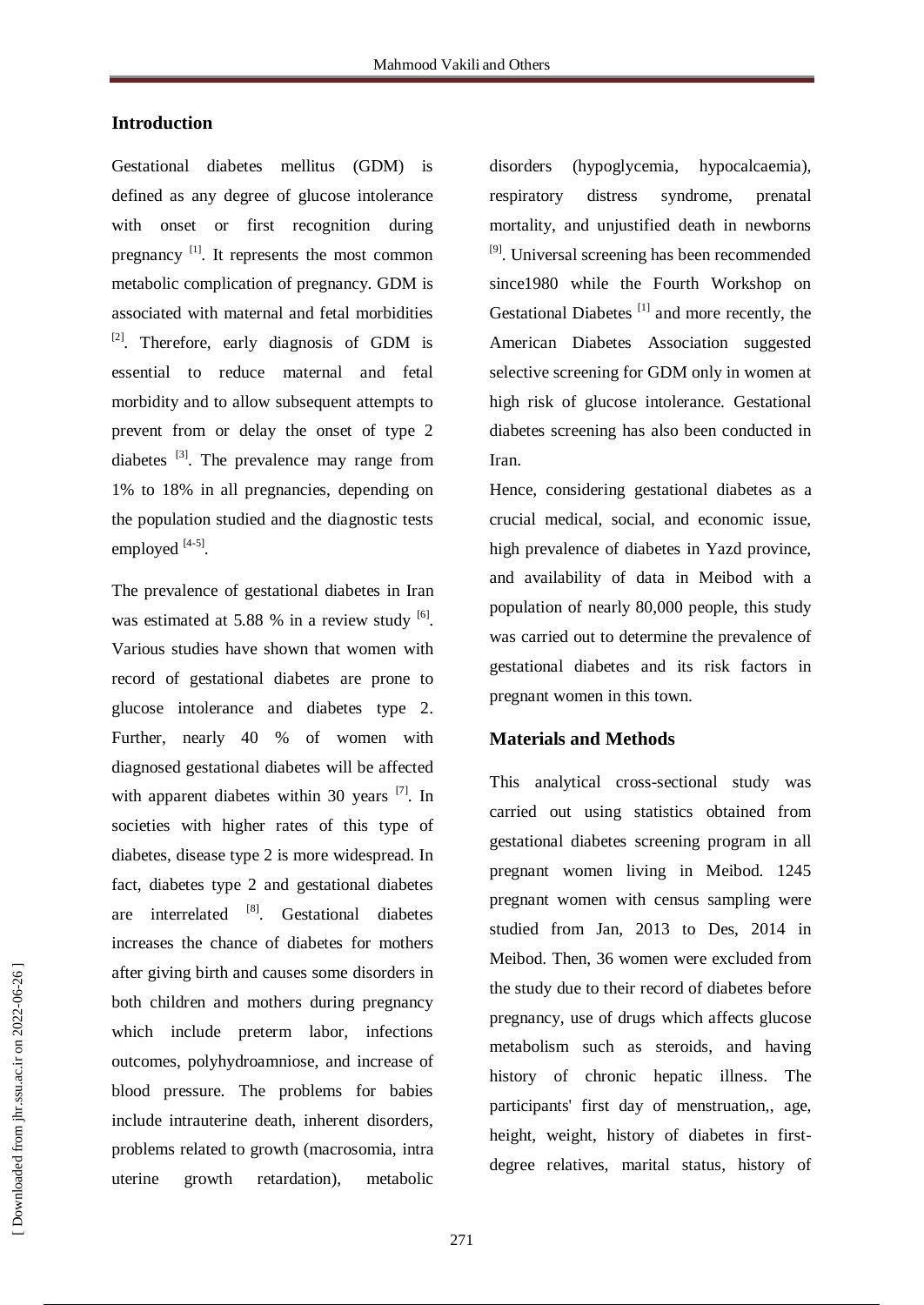earlier high-risk pregnancy (miscarriage, giving birth to babies with more than 4 kilograms of weight), and blood pressure were recorded at first visit. If the pregnant women did not have past record of diabetes, they would have to take the test of fasting blood sugar (FBS) with standard situations (at least 8 hours fasting). American Diabetes Association (ADA) criteria were used to diagnose GDM. If results of the two FBS tests were equal or higher than 126, the testee was recognized to have diabetes. If FBS was in the range of 92- 126 mg/dl, it was considered as gestational diabetes. If FBS was less than 92 mg/dl participants were tested for existence of gestational diabetes' risk factors, and then decisions were made according to the final results. High risk pregnant women had one risk factor of GDM including: age over 30 years, history of gestational diabetes in a previous pregnancy, history of pre-diabetes (IGT or IFG), history of diabetes in first-grade family (father, mother, sister, brother), history of hypertension, birth of a child over 4 kg, BMI equals to or greater than 30 kilograms per square meter before pregnancy, 2 or 3 unreasonable spontaneous abortion , history of stillbirth, and finally history of fetal abnormalities in previous pregnancies. The other participants would be classified as nonrisky women. In high-risk women, if diabetes type 2 or GDM was not certainly diagnosed after previous stages and FBS test, they should take the standard triple OGTT test with 75 grams of glucose after 3 days of diet without any limitation on carbohydrate intake (150- 200 grams) as soon as possible. Normal levels

of plasma glucose in this test are the fasting plasma glucose of less than 92 mg/dl, plasma glucose after one hour OGTT of less than180 mg/dl, and plasma glucose after two hours OGTT of less than 153 mg/dl. Then, decisions should be made according to the results of OGTT. In the three above mentioned measurements, even one abnormal test result was considered as gestational diabetes. If OGTT results were normal, GDM test should be repeated in 24-28 weeks of pregnancy. In pregnant women without risk factors, OGTT test should be carried out in 24-28 weeks of pregnancy then the decision was made on the basis of the test results. Analysis was carried out through SPSS software (Version 18) and by chi-squared, t-test, and logistic regression test. The significance level was set at less than 0.05.

#### **Results**

The age range of participants was within15-46 years with the mean of 26.6±5.5 years. The mean number of pregnancy was  $1.9 \pm 1.03$ . The mean of gestational age on admission was 11.2±5.6 weeks. The BMI mean was 25.03±5.09. The mean age of women with and without gestational diabetes were 27.8± 5.85 and  $26.1\pm5.35$ , respectively (P < 0.0001). Results showed a significant relation between age and prevalence of GDM (figure 1); 47.4% in women of 40 years and older. The body mass index mean in women with gestational diabetes and healthy women were respectively 26.9±5.48 and 24.6±4.78 (P <0.0001). The mean number of pregnancy in women with gestational diabetes was 2.15±1.12 while it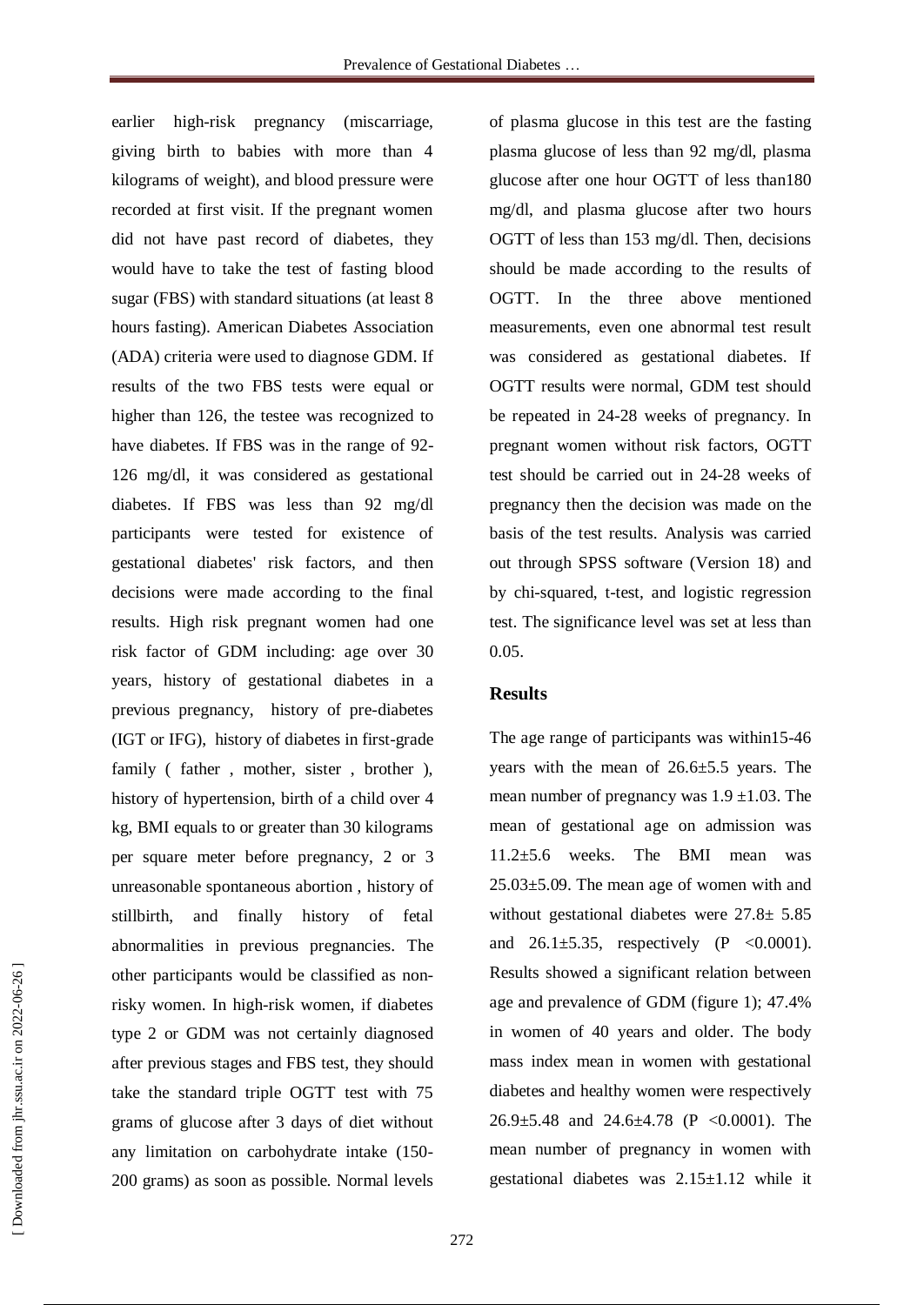



**Fig. 1** - The frequency of gestational diabetes mellitus (GDM) by age-groups

In this study, 1209 pregnant women were screened, 559 women (46.2 %) did not have risk factors, consequently, the other 103 women (18.4%) had gestational diabetes. 645 women (53.4%) had at least one risk factor that results in a total number of 224 women (34.7%) with gestational diabetes. Data on risk factors of 5 women (0.4%) were missed. There was not any significant relationship between past records of blood pressure, gestational

diabetes, stillbirth, abortion (two times or more), macrosomia, previous history of neonatal malformations, residential areas of urban or rural women, and gestational diabetes. There was significant correlation between gestational diabetes with age, history of diabetes in first-degree relatives, BMI (P<0.001), as well as number of risk factor (table1).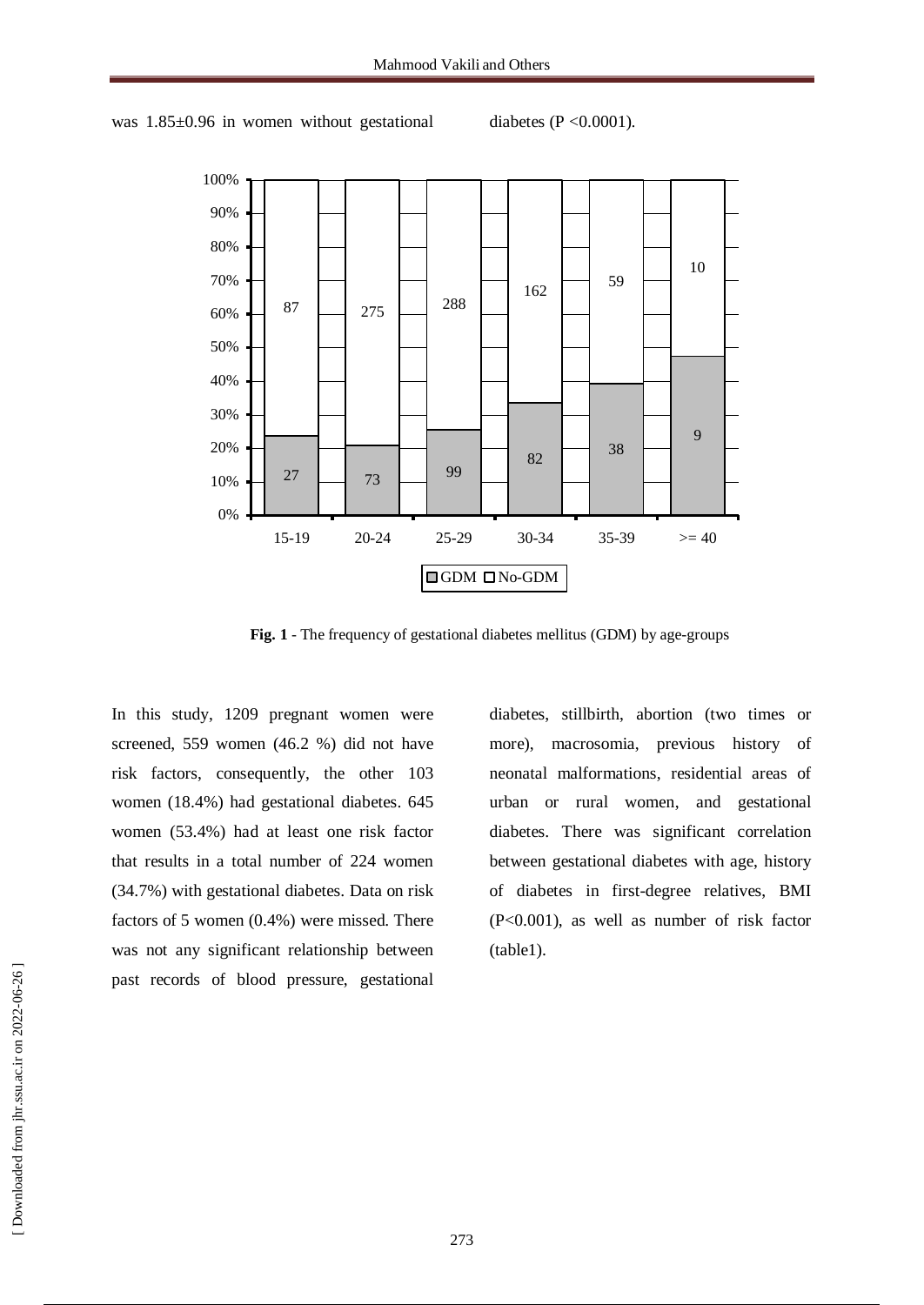| <b>Number of Risk factor</b>      | No GDM |         | <b>GDM</b> |         | <b>Total</b> |         |
|-----------------------------------|--------|---------|------------|---------|--------------|---------|
|                                   | Number | Percent | Number     | Percent | Number       | Percent |
| $\overline{0}$                    | 456    | 81.6%   | 103        | 18.4%   | 559          | 100%    |
| 1                                 | 310    | 71.3%   | 125        | 28.7%   | 435          | 100%    |
| 2                                 | 90     | 54.5%   | 75         | 45.5%   | 165          | 100%    |
| $>=$ 3                            | 21     | 46.7%   | 24         | 53.3%   | 45           | 100%    |
| $\chi^2 = 65.59$ , p-value<0.0001 |        |         |            |         |              |         |

**Table1:** The frequency 0f gestational diabetes mellitus (GDM) by number of risk factors

In logistic regression model predictive factors for gestational diabetes were history of diabetes in first-degree relatives, age and BMI. The chance of BMI  $\geq 25$  in women with gestational diabetic was 1.71 times higher than women without gestational diabetes.(OR:1.71, 95%CI:  $1.30 - 2.25$ ). The chance of positive history of diabetes in first degree (OR:1.88, 95%CI:  $1.41 - 2.50$ ) and age  $\geq 30$  (OR:1.60, 95%CI: 1.21 – 2.12) in women with gestational diabetic were 1.88 and 1.6 times higher than women without gestational diabetes respectively.

## **Discussion**

This study was carried out to evaluate the prevalence of gestational diabetes and related risk factors in 1209 pregnant women living in Meibod who were screened for GDM. The results showed that the prevalence of gestational diabetes in the mentioned group is 27.1 %, which is considered to be high in comparison with other parts of Iran. The prevalence of gestational diabetes in previous studies conducted in different areas was 118%. Moreover, this difference is related to race, lifestyle, and differences in data collection methods, non-random selection, and diagnostic criteria. In a review paper carried out in 11 provinces of Iran (2009), prevalence of GDM was reported to be in the range of 1.3 - 8.9 % <sup>[10]</sup>. Moreover, Janghorbani showed that the prevalence of this disease in Iran varies from 1.3 to 11.9 %. The highest and the lowest rate belonged to Orumieh and Ardabil, respectively  $\left[11\right]$ . In the review study conducted by Mire in 2013 the prevalence of gestational diabetes was 4.9 %. The lowest rate belonged to Kermanshah with 0.7 % while the highest rate was in Karaj with  $18.6 \%$ <sup>[12]</sup>. The prevalence of gestational diabetes has been reported 3.8% in Isfahan, 5.1% in Birjand, and 8.05% in Babol in 2012 and 4.9% in Gorgan in 2013 [13-16] . Almasi and Salehi Nia in their review investigated 12 provinces of Iran and reported the prevalence of GDM as 5.88%. This rate has had changes in various studies from 1.3 to 18.6 %. The lowest rate was in Ardebil (1.3%) and the highest rate was in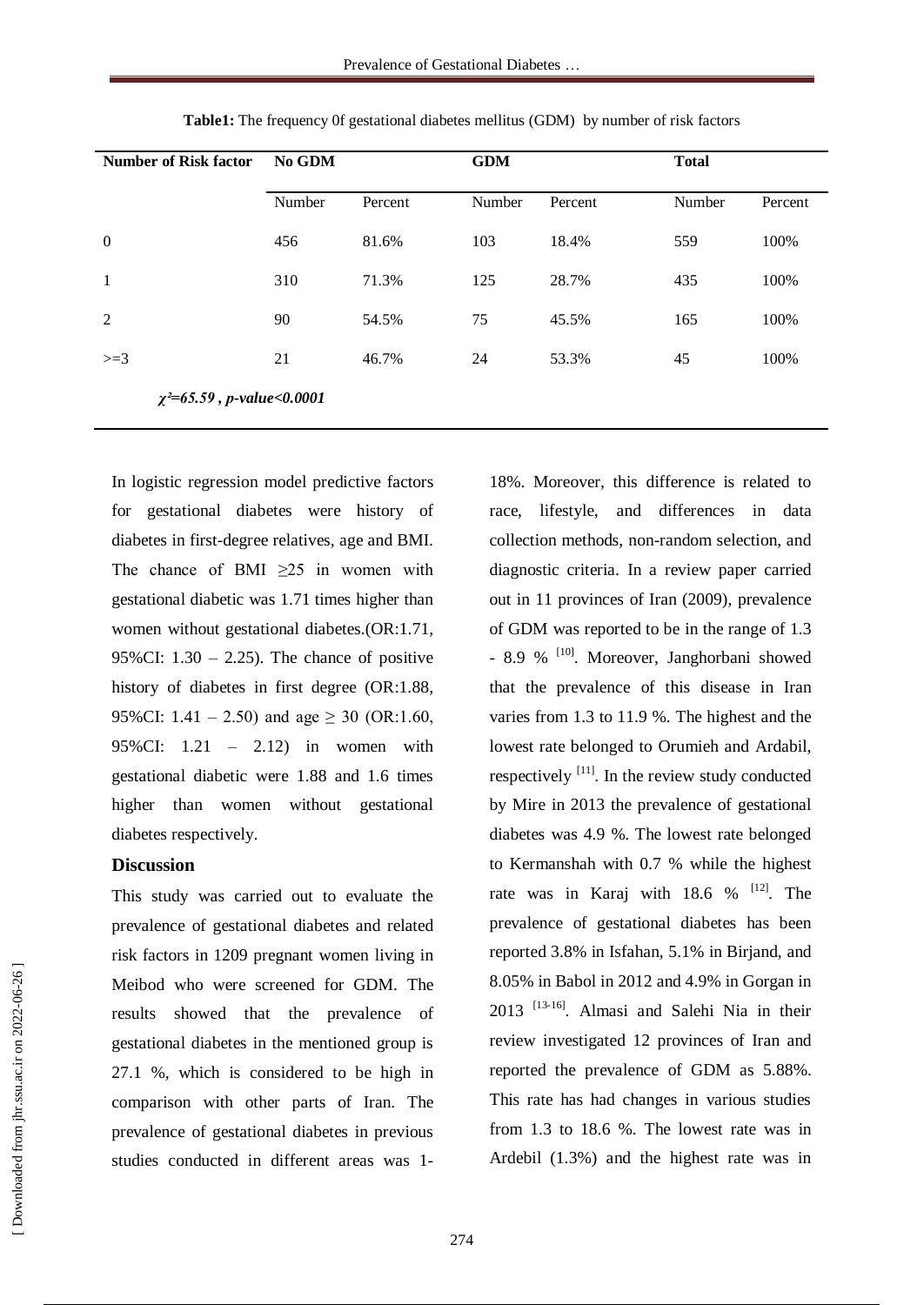Karaj  $(18.6\%)$ <sup>[6]</sup>. Another study conducted in Northern California indicated that the highest incidence of gestational diabetes was among Asians  $(7.4\%)$ <sup>[17]</sup>. The prevalence of GDM was 4% in the USA in 2012<sup>[18]</sup> and 2-6 % in Europe in 2011. The rate has been reported to be within the range of 1.7 - 11.6 % in developed countries  $^{[19]}$ . In 2013, the rate was 4.8% and 5.9 in Nigeria and Tanzania, respectively. Moreover, in 2008 the risk factor was up to 4.3 % in Greenland among pregnant women  $[20-22]$ . The spread in Bangladesh was 9.7 % in accordance with WHP criteria and 12.9 % according to ADA criteria  $^{[23]}$ . In Vietnam also the spread was 6.1 % using ADA and up to 20.3% according to IADPG  $^{[24]}$ .

The results of the current research showed that the means of age and BMI in the earliest part of pregnancy in women diagnosed with GDM were significantly higher than no-GDM group. With an increase in age, body mass index increases as well, this surge, in part, causes tolerance to insulin. The spread of diabetes in age range of 30 or higher was 34.7 % while it was 22.8 % for ages of lower than 30 years. This shows that the frequency of GDM increases as one grows older than 30. This finding supports the previous researches conducted by Bouzari, Hedaiati, Gloi, and Eshghi <sup>[13-16]</sup>. In Orumieh in 2008 the frequency of GDM in ages of lower than 25 years was 2.89 % and in women older than 25 years was 26.6 % <sup>[25]</sup>. In Qatar, Nigeria, and Bangladesh the increase of age and body mass index were interrelated to the rate of gestational diabetes <sup>[26-20-13]</sup>. In Simas Study (2014) conducted on Hispanic women, age had

significant relation with gestational diabetes but did not have any link with body mass index at the beginning and end of the pregnancy. It also had significant relationship with the extent of weight gaining during pregnancy  $^{[27]}$ . However, in the study carried out by Pederson no significant relation was found between age and body mass index in the two groups [28].

In this study there was a significant relation between parity and gestational diabetes. With an increase in the number of pregnancies, the frequency of diabetes increases as well. It is natural that with growing the number of pregnancies, the woman's age and body mass index increase. This could explain the surge in the frequency of GDM with an increase in the number of pregnancies. Majlesi, Pederson, Jasmin, and Bener supported this statement <sup>[22-</sup>  $23-26-28$ ]. However, in the study conducted by Hedaiati, Eshghi nia, and Marjan Goli no significant relationship was found between number of pregnancies and the increase in gestational diabetes [13-14-16].

The current study showed that there is a significant relationship between family past record of diabetes and gestational diabetes. This may be because gestational diabetes has similar risk factors as diabetes type 2 and the spread of these two medical conditions are the same. The results are consistent with findings of Marjangoli, Hedaiati, Bouzari, and Eshghinia<sup>[13-16]</sup>. In Mawnri's and Bener's study the spread of gestational diabetes in women whose first-degree relatives had diabetes, was higher. However, in Pederson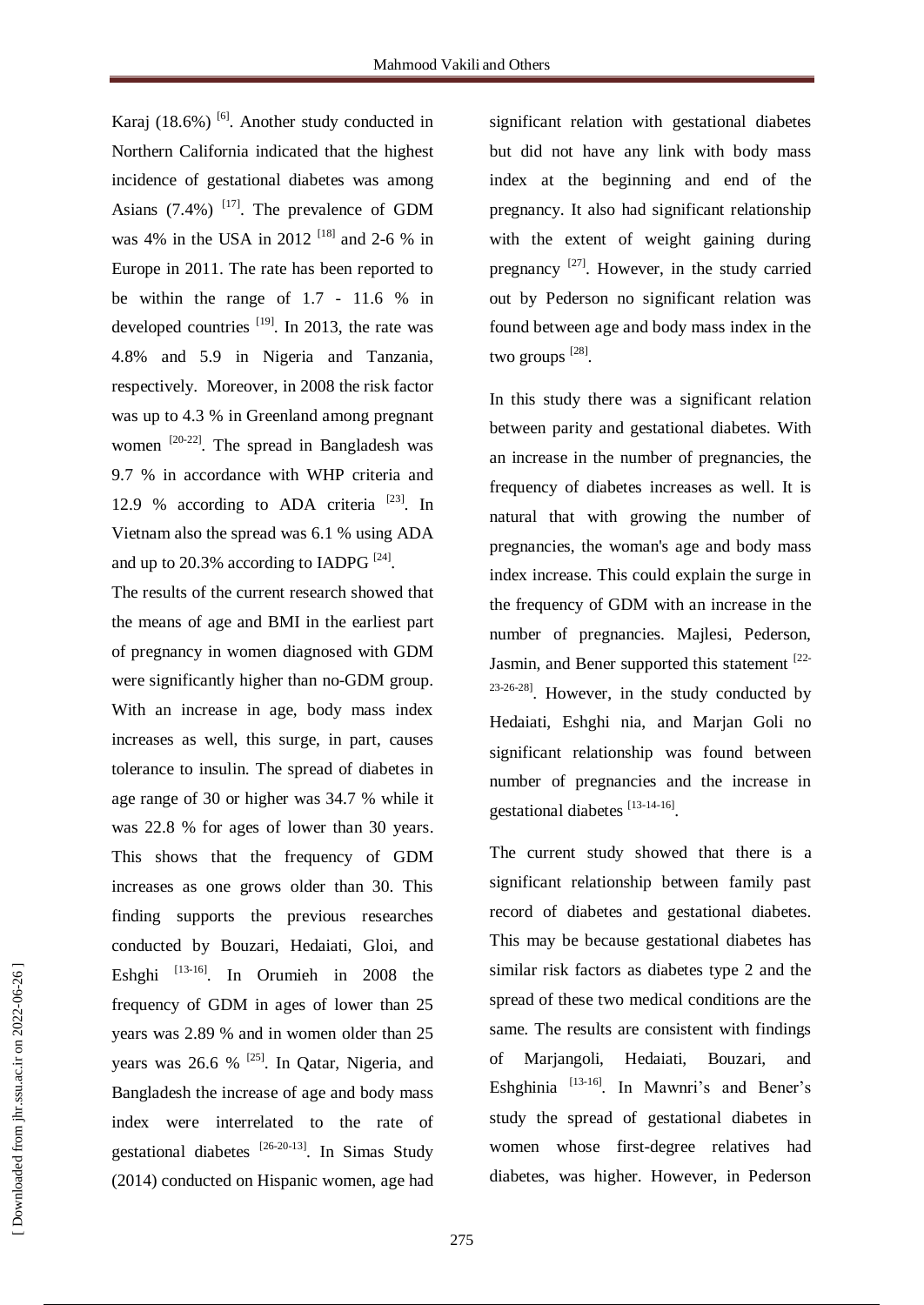and Chinwe's study there was no significant link between the two groups with record of relatives [21-22-23-26] . Hedaiati, Marjangoli, Eshghinia, and Majlesi reported significant difference in their studies that could be due to the fact that in the current study the number of people who had gestational diabetes was rather low or the fact that the mean number of pregnancies was low [13-14-16-28].

In the present study there was not any significant relation between past records of hypertension, miscarriage, and macrosomian babies which was consistent with Hedaiati's study in this regard  $[14]$ . In Bouzari's study, however, there was significant difference between all the aforementioned factors for diabetic women and that of healthy women [15]. In Jesmin's study there was not any significant relation between fetal weight gain and miscarriage, and gestational diabetes [23].

Marjan Goli indicated no significant relationship between stillbirth, macrosomian baby, and gestational diabetes but found significant relations between stillbirth and babies with disorders in the two groups of healthy normal moms and mothers plagued with gestational diabetes  $[13]$ . In the study carried out by Eshghinia there was a significant relation between mocrosomain babies and gestational diabetes in the two groups of healthy mothers and moms who suffered from gestational diabetes, while no relation was reported between high blood pressure and birth of babies with disorders with gestational diabetes [16]. In Tanzania (2013) a significant relation was found

between residential areas (i.e., rural or urban) and gestational diabetes; 1 % in rural women and 4.8 % in urban women. This nuance may be due to more physical activity and labor of rural than urban women as well as consumption of more healthy foods in rural area<sup>[21]</sup>. According to the studies carried out in different parts of the world screening methods for gestational diabetes are subject to question. According to various spread rates of the disease all across the world, various methods have been proposed to be used in different parts of the world. In this study, among 1245 women who were evaluated, 559 participants were in the low-risk category, meaning that they had no risk factor for gestational diabetes. Among them 103 people were diagnosed with gestational diabetes. Hence, the disease's spread rate in low-risk people was 18.4 % in this study. Further, Marjan Goly (2014) evaluated women and reported that 332 of them did not have any risk factor for the disease, only one had gestational diabetes (i.e. 0.3 % in low-risk people)  $[13]$ . At last the researchers concluded that in the aforementioned society the selective screening tests had priority over general ones. Only 0.3 % of low-risk people remain without diagnosis which is rather acceptable for a screening test [13]. According to the obtained results from this study and the high spread of gestational diabetes in the whole studied population, general screening is recommended. In selective screening studies, one criterion for the low risk group was not being resident of societies with high rate of gestational diabetes <sup>[26]</sup>. Given the high prevalence of diabetes in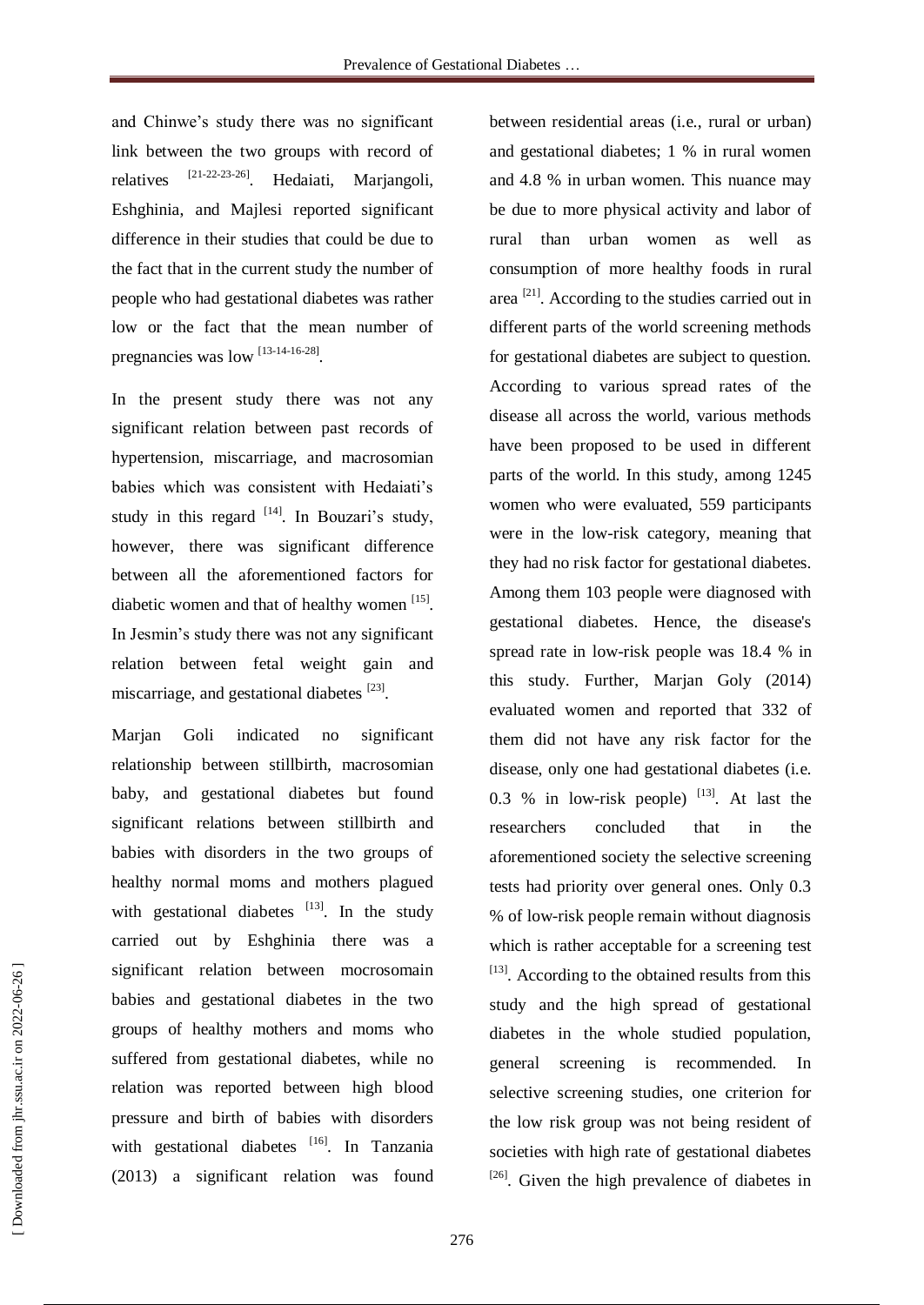our society universal screening is recommended. One of the limitations of the study was the fact that women did not know about their diabetes before conception time. Moreover, some participants were eliminated because the demographic information was not complete or did not follow up the results of their tests. Thus, access to total information for further analysis was impossible.

## **Conclusion**

According to the findings, it seems that gestational diabetes had significant relation with older ages, increase in body mass index,

positive past history of diabetes in first degree relatives, and number of risk factors in pregnant women. Moreover, because of GDM high prevalence in Meibod town, general screening is strongly recommended and more studies are needed to be conducted in this area and other parts of Yazd province.

#### **Acknowledgment**

We appreciate of the health center personnel of Meibod that helped us in this study.

#### **Conflict of Interest**

None

#### **References**

- 1. Metzger BE CD. Summary and recommendations of the Fourth International Workshop Conference on Gestational Diabetes Mellitus: The Organizing Committee. Diabetes Care. 1998;21 (Suppl) 2:161-167.
- 2. Kjos SL BT. Gestational diabetes mellitus. . New England Journal Medicine. 1999;341:1749-56.
- 3. Berkowitz K, Peters R, Kjos S, et al. Effect of troglitazone on insulin sensitivity and pancreatic beta-cell function in women at high risk for NIDDM. Diabetes. 1996;45(11):1572-9.
- 4. Jovanovic L PD. Gestational diabetes mellitus. . JAMA. 2001;286:2516-8.
- 5. Mellitus GD. Position statement American Diabetes Association. Diabetes Care. 2004;27(Suppl. 1):S88- S90.
- 6. Almasi S-Z, Salehiniya H. The prevalence of Gestational Diabetes Mellitus in Iran (1993-2013): A Systematic Review. Journal of Isfahan Medical School. 2014;32(299):1396-412.
- 7. Bian X, Gao P, Xiong X, et al. Risk factors for development of diabetes mellitus in women with a history of gestational diabetes mellitus. Chinese Medical Journal. 2000;113(8):759-62.
- 8. MacNeill S, Dodds L, Hamilton DC, et al. Rates and risk factors for recurrence of gestational diabetes. Diabetes Care. 2001;24(4):659-62.
- 9. Larijani B, Pajouhi M, Bastanhagh MH, et al. Prevalence of gestational diabetes in 2100 women in Tehran. Iranian Journal of Endocrinology & Metabolism. 1999;1(2):125-33.
- 10. Nikoo MK, Ahranjani SA, Larijani B. A review on the prevalence of gestational diabetes mellitus (GDM) in different regions of Iran. Iranian Journal of Diabetes and Lipid Disorders. 2009;1(8):47-56.
- 11. Janghorbani M, Enjezab B. Review of Epidemiology of Gestational Diabetes in Iran. Journal of Isfahan Medical School. 2010;28(110):1-16.
- 12. Sayehmiri F, Bakhtyari S, Darvishi P, et al. Prevalence of gestational diabetes mellitus in Iran: a systematic review and meta-analysis study. The Iranian Journal of Obstetric, Gynecology and Infertility. 2013;15:16- 23.
- 13. Goli M, Firouzeh F. Prevalence of gestational diabetes and efficacy of risk factors in screening of referrals to health centers. Holistic Nursing And Midwifery Journal. 2014;24(3):56-63.